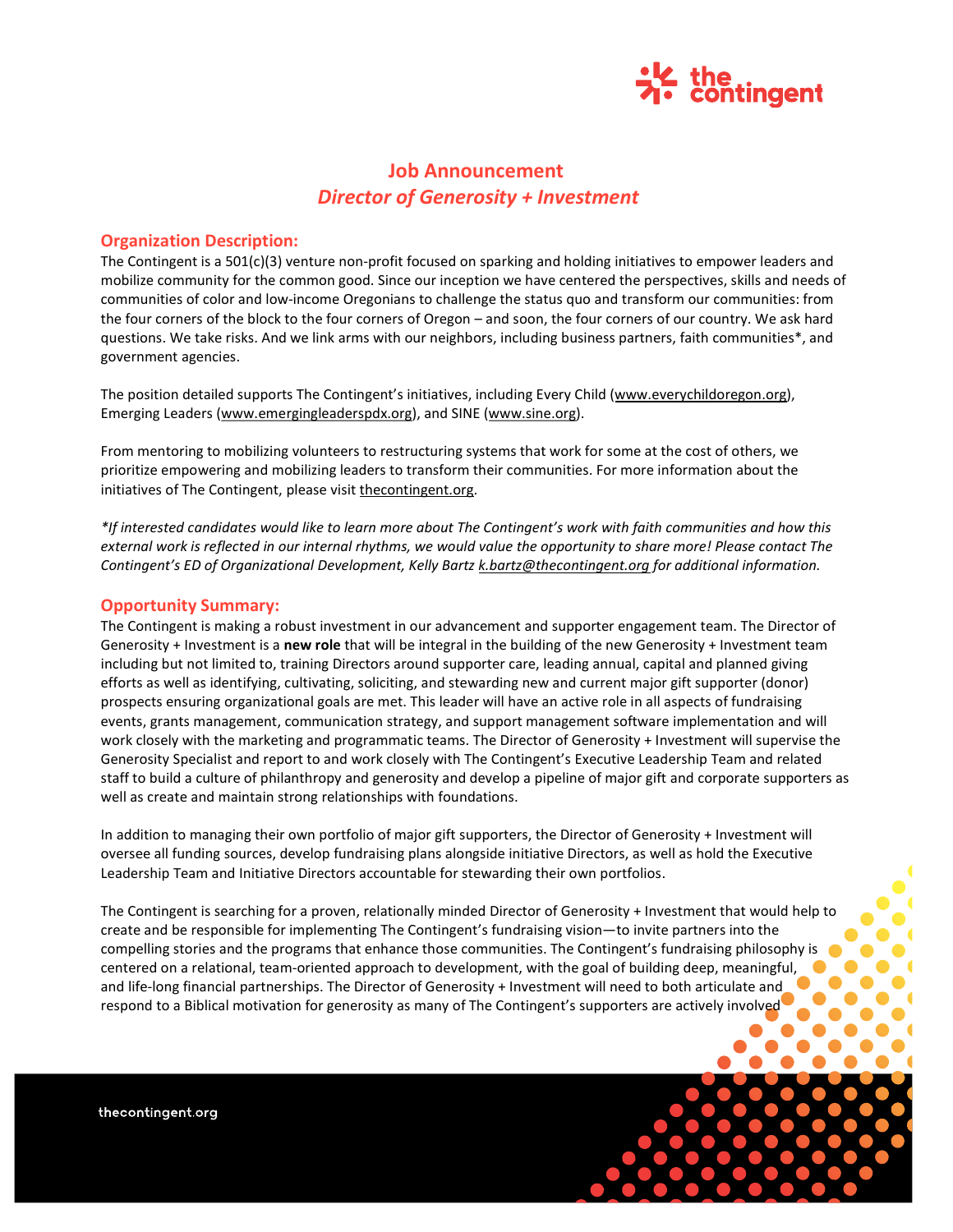

in the Christian faith community.

In conjunction with the Executive Leadership Team, the Director of Generosity + Investment will be responsible for The Contingent's development and communication efforts and ensure alignment with The Contingent's overall vision and core beliefs. Ultimately, the Director of Generosity + Investment is responsible for executing sophisticated and innovative strategies that lead The Contingent towards financial sustainability and a growing, dynamic brand presence.

The ideal candidate for this position sees supporter care as an extension of The Contingent's commitment to practice radical hospitality. They are a pro-active strategist; someone who takes initiative, a relationship and team builder, delights in creative process development, and equipping others with the tools they need to lead out of their strengths. They are process minded with skill in project management, coordination, and coaching others.

Personifying our hopeful, collaborative, generous, and determined core values, this role will think out-of-the-box to provide meaningful connections to all supporters. This role will lead the way to provide the resources and funds to meet The Contingent's mission and goals for years to come.

#### The ideal Director of Generosity + Investment candidate will be a:

Relationship Builder. The Director of Generosity has a history of building relationships. They know how to initiate, care for, build and follow up on relationships that provide the foundation for impactful fundraising work.

Proven Developer of Leaders and Team Builder. The Director of Generosity + Investment must be able to successfully "lead leaders." This requires an individual with a tried and tested philosophy on leadership, as well as an innate ability to identify and develop the unique gifts, skills, and passions of others and to coach them towards growth and success.

Fundraising Expert. The Director of Generosity + Investment will provide high-level leadership, organization, strategy, and management in Generosity + Investment. They will be particularly enthusiastic about creating a mid to major supporter strategy.

Collaborative Project Manager. The Director of Generosity + Investment has a proven track record of accomplishing tasks. They will lead the programmatic staff in supporter stewardship, and project teams around individual grants and events. They are able to define and determine priorities in real time, utilize project management software, build collaboration, and keep the workflow going to meet the goals of Generosity + Investment. The Director of Generosity + Investment is comfortable leading in their convictions and building processes while also prioritizing listening to the needs of individual directors.

Strategic Thinker. The Director of Generosity + Investment should possess strategic abilities and experience, including the ability to design strategic vision and the ability to leverage data and other resources to identify opportunities, challenges and vulnerabilities that implicate organizational goals.

Strong Communicator. The Director of Generosity + Investment will grow into an important external face of The Contingent and must be a compelling communicator and have demonstrated high-touch relationship building experience.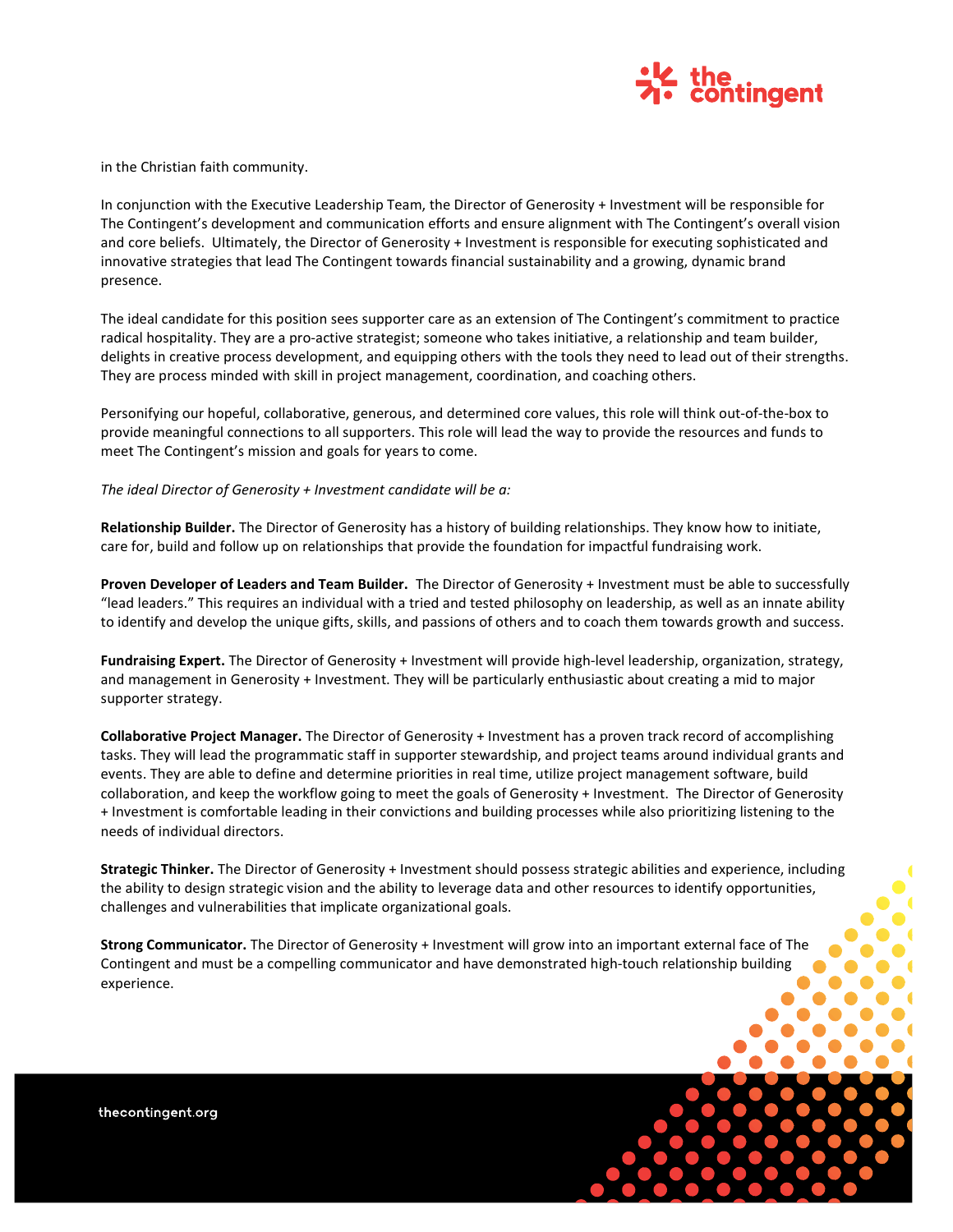

Person Rooted in Equity and Justice. The Director of Generosity + Investment is ultimately responsible for ensuring that The Contingent's work is shared in a compelling way that honors the dignity and story of all involved and invites partners into a deeper understanding of justice, equity, and their collaborative role in the betterment of a community. This requires that the Director of Generosity + Investment has a heart towards racial justice and a humble desire to engage financial partners in a way that is restorative and equitable.

This leader recognizes the importance of providing supporters what they need to see themselves as full partners and investors in mobilizing community and empowering leaders. They are passionate about getting to know the story behind the story.

# Breakdown of Job Responsibilities:

- 20% Oversee major gift strategy (accountability and support to Executive Team and Initiative Directors cultivating major gifts)
- 20% Manage fundraising portfolio
- 15% Supervise Generosity Specialist, supporter communications, and support growing monthly supporter base
- 20% Oversee additional sources of revenue (Foundations, Corporations, Events)
- 15% Strategic Development Planning and Evaluation (including developing a cohesive Generosity + Investment strategy for affiliated offices)
- 10% Administrative Duties as Assigned (Database management, Reporting, etc.)

# Knowledge, Skills, and Abilities:

- Minimum of 5 years of progressive responsible fundraising experience with a proven ability to identify, cultivate, solicit, and steward major gifts in a large, complex, multi-divisional nonprofit organization
- An initiator who seeks and seizes opportunities, thrives as a strategy and implementation partner, and enjoys coaching rising leaders
- A successful track record of securing major gifts of \$25,000 or more is required
- Demonstrated ability to initiate, develop, and maintain relationships
- Excellent written and verbal communication skills
- Strong experience working with public and private sector funding sources
- Proficient in Microsoft Office applications (Word, Excel, PowerPoint, Outlook)
- Bachelor's Degree; Master's preferred
- Planned giving experience preferred
- Bi-lingual English/Spanish speaker a plus (with associated compensation)

#### Personal Qualifications:

- Experience in successfully working with a diverse group of constituents utilizing multi-cultural intelligence, intentional listening, and appreciation and respect
- Experience supporting teams of entry-level professionals and coaching rising leaders in their development
- A willingness to be "hands-on" and work in a lean, fast-paced organization with limited administrative support
- Possess cultural and emotional intelligence and an ability to work with a diverse group of leaders
- Demonstrates a passion for operational, technical, and customer experience excellence